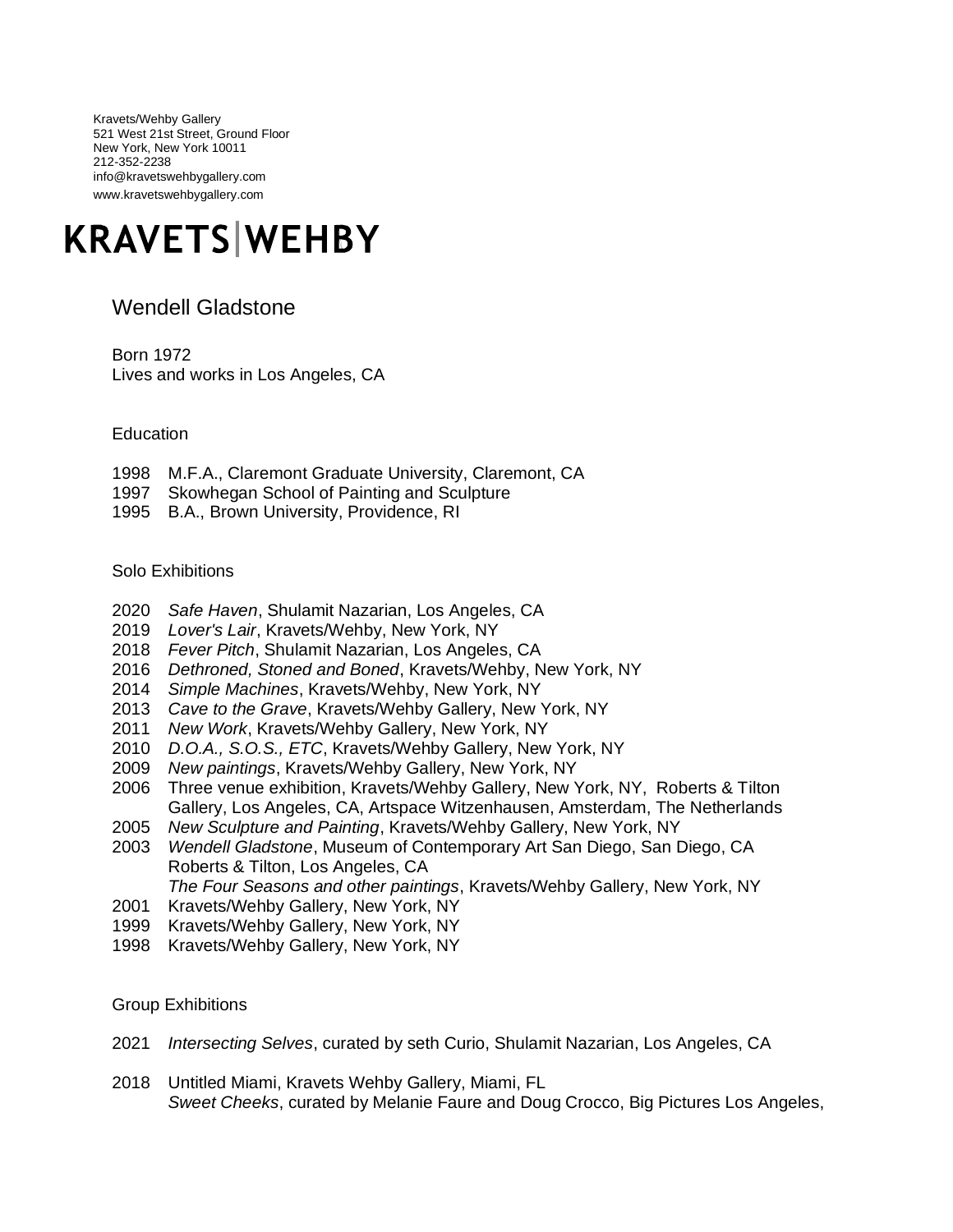Los Angeles, CA

*Divided Brain*, curated by Brian Cooper and Colin Roberts, Lava Projects, Los Angeles, CA

*California Love*, curated by Andrew Shoultz, Gallerie Droste, Wuppertal, Germany 2017 Untitled Miami, Shulamit Nazarian, Miami, FL

- *High-Res*, Kravets Wehby, New York, NY Art Brussels, Shulamit Nazarin, Brussels, BE *Searching for Magic and the Distorted Image Falling from your ICloud*, The Dot Project, London UK
- 2016 *Phantom Limb*, curated by Seth Curcio, Shulamit Nazarian, Los Angeles, CA *AfterModernism*, curated by Neumann Wolfson Art, Nicole Ripka Gallery, East Hampton, NY

*Got It For Cheap Vol 2,3,4*, curated by Charlie Roberts and Chris Rexroad, David Risley, DK, Steinland Berliner, SWE, Agnes B, FR

*Block Party*, Kravets Wehby, New York, NY

*Tales that Must be Told*, curated by Siobhan McClure, Cypess College Art Gallery, Cypress, CA

*Footing the Bill: Art and Our Ecological Footprint*, curated by Al Grumet, artworksforchange.org

- 2015 *Someplaces*, curated by David Pagel, Peggy Phelps gallery Claremont Graduate University, Claremont, CA
- 2014 *Fountains of the Deep: Visions of Noah and the Flood*, curated by Darren Aronofsky, New York, NY
- 2013 *After Modernism*, Nassau County Museum of Art, Roslyn, NY *Desaturated Rainbow*,curated by Amir Fallah and Colette Robbins, Field Projects, New York, NY *Desaturated Rainbow*,curated by Amir Fallah and Colette Robbins, Kopeikin Gallery, Los

Angeles, CA

- 2012 *Holodeck*, curated by Brad Eberhard, Post, Los Angeles CA *Disorder,* Kravets/Wehby Gallery, New York, NY
- 2011 *The Archaic Revival*, curated by Dani Tull, Las Cienegas Projects, Los Angeles, CA
- 2010 *The Incomplete Paris*, curated by Hubert Neuman, Galerie Jean-Luc & Takako Richard, Paris

*Set Theory: Roland Reiss*, curated by Max Presneill, The Torrance Art Museum, Torrance, CA

*Spring 2*, Kravets/Wehby Gallery, New York, NY

2009 *Psychedelic: Optical and Visionary Art since the 1960s*, curated by David S. Rubin, San Antonio Museum of Art, San Antonio, TX *Beautiful/Decay: A - Z exhibition*, Kopeikin Gallery, Los Angeles, CA

*Winter Escape*, Kravets/Wehby, New York, NY

- 2008 *L.A. Now,* curated by David Pagel, Las Vegas Art Museum Pierce College Art Gallery, Woodland Hills, CA *Los Angeles*, Gallery Min Min, Tokyo, Japan *Some Paintings: The Third LA Weekly Biennial*, curated by Doug Harvey, Track 16 Gallery, Los Angeles, CA *The Occult*, curated by Michael Bevilacqua, Massimo Carasi/The Flat, Milan, Italy *Against the Grain*, curated by Christopher Russell, Los Angeles Contemporary Exhibitions, Los Angeles, CA *Apocalypse Yesterday*, curated by David Pagel, Claremont Graduate Univ., Los Angeles, CA
- 2007 *The Incomplete,* The Chelsea Art Museum, New York, NY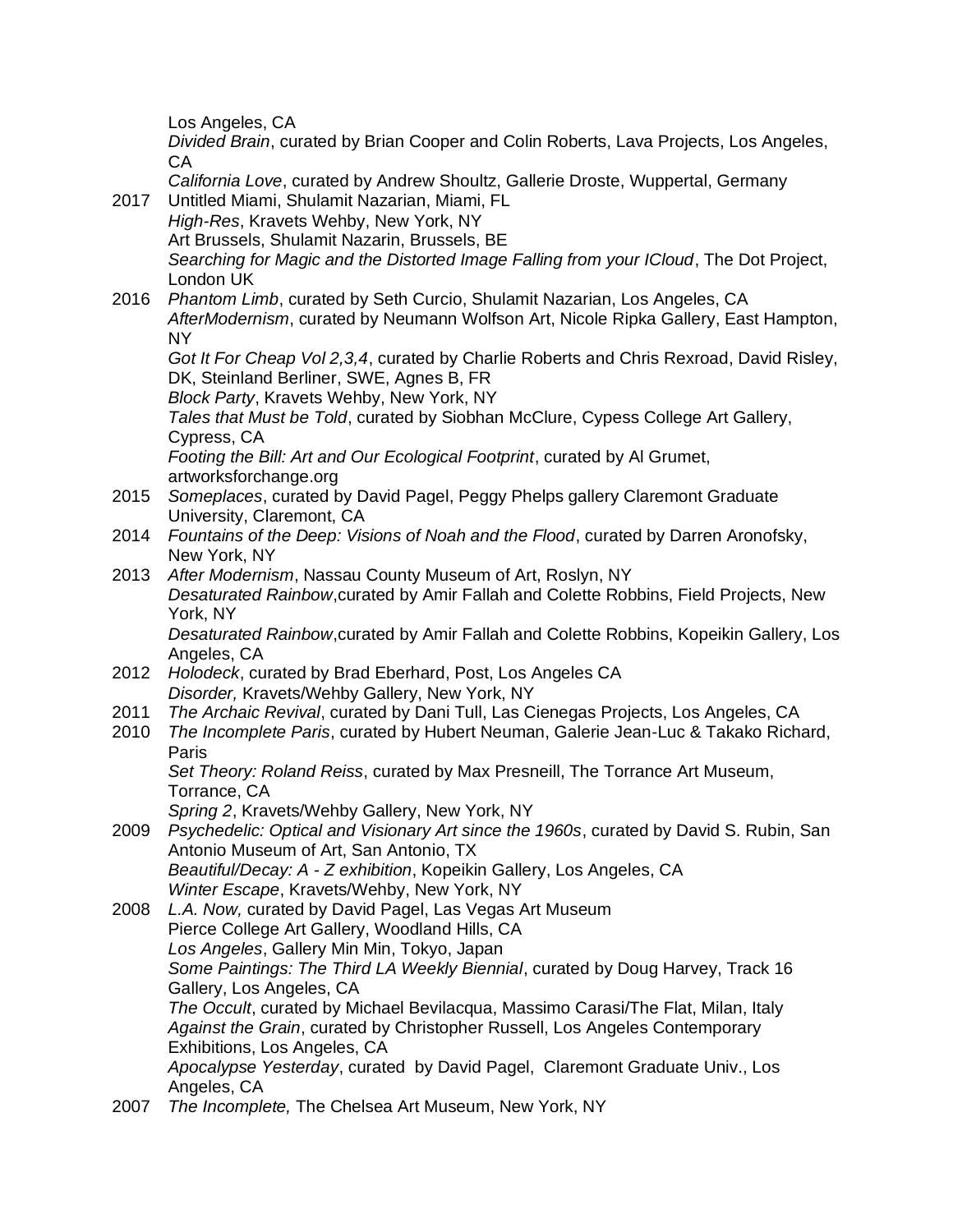*The Incomplete Incomplete*, Kravets/Wehby Gallery, New York, NY *Phantasmania*, Kemper Museum Of Art, Kansas City, MO *Moving Past Present*, Claremont Graduate University, Los Angeles, CA

- 2006 *Fantasy Island*, MAMA, Rotterdam, The Netherlands *Drawn Together/Collapse Apart*, Harris Art Gallery, University of Laverne, CA
- 2005 *Drawn*, Kravets/Wehby Gallery, New York, NY *Frontier*, Roberts & Tilton, Los Angeles, CA Art Rotterdam, Cruise Terminal, Rotterdam, Netherlands
- 2004 *Eye of the Needle*, Roberts & Tilton, Los Angeles, CA
- 2003 *Split*, Sandra Gering Gallery, New York, NY
- 2002 *21 Paintings from LA*, curated by James Gobel, Robert V. Fullerton Art Museum, San Bernardino, CA *September Group Show 2002*, Kravets/Wehby Gallery, New York, NY
- *Summer Group Show 2002*, Kravets/Wehby Gallery, New York, NY 2001 *Diabolical Beauty* curated by Jane Callister and Colin Gardner, Contemporary Arts Forum, Santa Barbara, CA artfrankfurt, Curator's Choice, David Pagel, Los Angeles: The Dreams Stuff is Made of, Frankfurt, Germany *Spring*, Kravets/Wehby Gallery, New York, NY
- 2000 *Collector's Choice*, Exit Art, New York, NY
- 1999 *New American Talent: The Fifteenth Exhibition*, curated by David Pagel, The Jones Center for Contemporary Art, Austin, TX and traveling
- 1998 *LACE Annuali*, L.A. Contemporary Exhibitions, Los Angeles, CA *Six Emerging Artists*, Dan Bernier Gallery, Los Angeles, CA
- 1997 *LA Current*, Armand Hammer Museum, Los Angeles, CA

## Selected Bibliography

Nafziger, Christina, "Seeking Sancutuary in the Unearthly Paintings of Wendell Gladstone", Create! Magazine, Jan 11, 2020

Cruz, Cristina, "Editor's Picks New York", Artnet, Apr 1, 2019

Remenchik, Jennifer, "Best of 2018:Our Top 15 Los Angeles Art Shows", Hyperallergic, Dec 19, 2018

Wood, Eve, Divided Brain at Lava Projects, Art and Cake, Dec 1, 2018 Lubow, Arthur, Swimming in Art, W Magazine, Dec 2018

Baumann, Sacha, Issue 6: The Parapraxis, Full Blede, Oct 30, 2018

Voyage LA Staff, Meet Wendell Gladstone, Voyage LA, Aug 21, 2018

Pagel, David, "The Garden of Eden for Women", Gallery Magazine, Mar 2018

Robinson, Leanna, "Wendell Gladstone", Artillery Magazine, Mar 6th, 2018

Hamada, Jeff, Artist Spotlight: Wendell Gladstone, Booooom.com, Mar 3, 2018

Scott, Gabe, Fever Pitch: An Interview with Wendell Gladstone, Juxtapoz Magazine, Feb, 15, 2018

Vesquez, Mario, "Fever Pitch", Mario's Fine Art in the Fast Lane", Feb 7, 2018

Wood, Eve, "Wendell Gladstone's Fever Pitch at Shulamit Nazarian", Art and Cake, Feb 1, 2018 Zellen, Jody, "Wendell Gladstone at Shulamit Nazarian", ArtScene LA, Feb 2018

Whitewall editors, "Must-See January Shows in Los Angeles", Whitewall Magazine, Jan, 24, 2018

Remenchik, Jennifer, "Gladstone Brings Surreal Dreamscapes to Shulamit Nazarian", BlackBook, Jan 17, 2018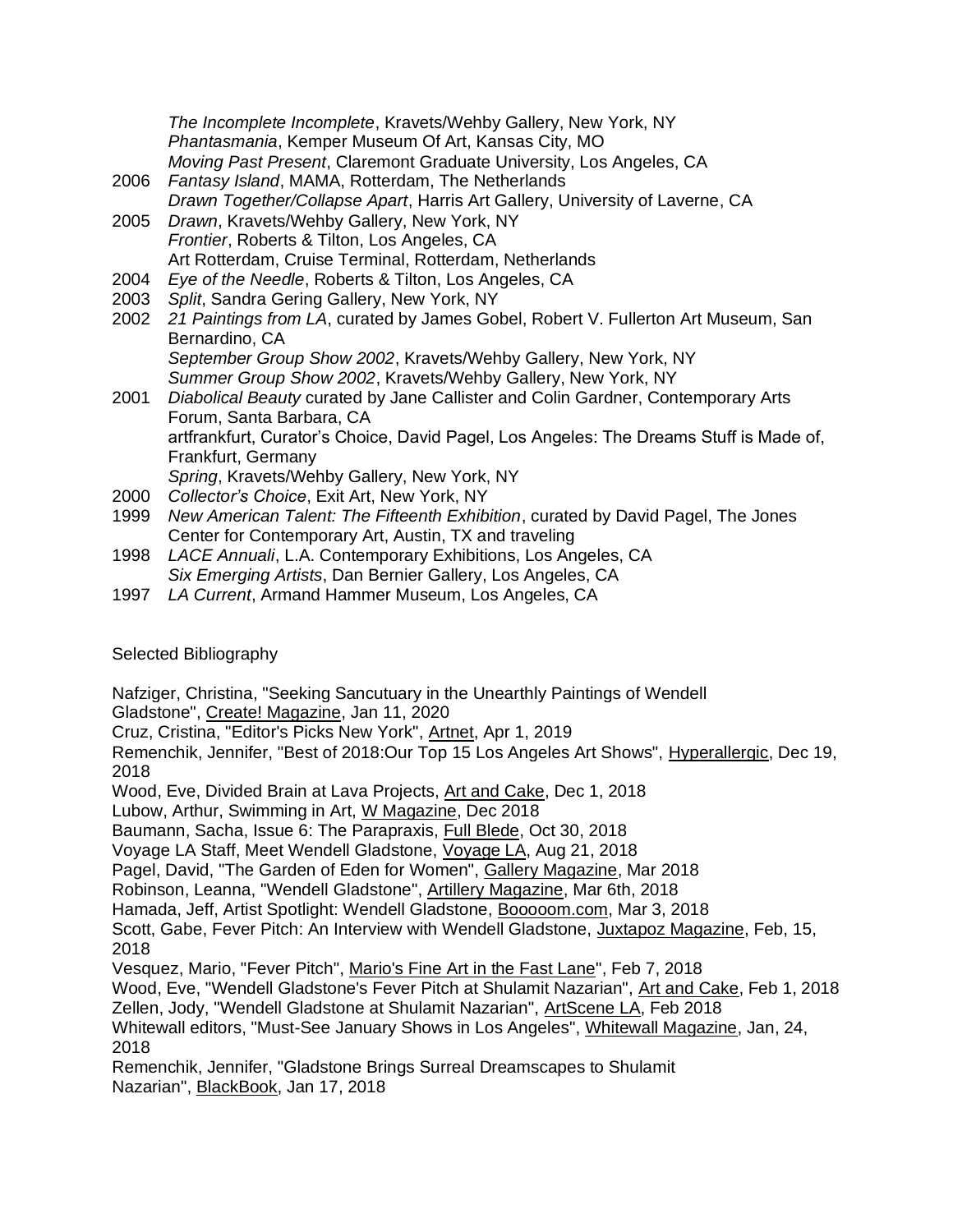Fleck, Ella, "Searching for Magic and the Distorted Image Falling from your ICloud", King Kong Magazine, May 30, 2017 Kamer, Nimrod, "iCloud Art—Shattering the Phallus Quo", Medium.com, May 5, 2017 Gottschalk, Molly, "15 Artists We Discovered at Art Brussels", Artsy, Apr, 20, 2017 Shankar, Avantika, "145 Art Galleries to Discover at this Years's Art Brussels", Architectural Digest, Apr 19, 2017 Becker, Noah, "Imagery and Ideas: Interview with painter Wendell Gladstone", Whitehot Magazine, Mar 2017 Boateng, Kwaku, "Artist to Watch Wendell Gladstone", Fad Magazine, Nov 22, 2016 Pagel, David, "Phantom Limb one of the Best Groups Shows of the Year", The Los Angeles Times, Sept 1, 2016 Bell Johnson, Jacqueline, "Phantom Limb, Figures in a State of Mind", Art and Cake, Sept 12, 2016 Anderson, Michael, "Dethroned, Stoned & Boned", Whitehot Magazine, Apr, 2016 Staff, "Museum Offers New Exhbit", Roslyn News, Jul 31, 2013 Rosemberg, Jasmin, "Desaturated Rainbow", LA Confidential, Jul 22, 2013 Moret, A., "The Color Theory of Two Coasts", Installation Magazine, Issue 17, Jul, 2013 Weber, Carol Ruth, "Bursts of Color and a Selection of Alex Katz", Examiner.com, Jun, 29, 2013 Gannon, Suzanne, "Savoir Flair", Manhattan, Apr 2013 Hirsch, Faye, "Wendell Gladstone", Art in America, Dec 2011 Falah, Amir, "Wendell Gladstone Opens His Studio", Huffington Post, Dec. 2010 Michno, Christopher, "Prelude to an Apocalypse", Art ltd., Nov. 2010 Jean Black, Exrha, "Prelude to an Apocalypse", Artillery, Nov/Dec. 2010 Saltz, Jerry, "Too Much is Never Enough", New York Magazine, Oct 25, 2010 Calder, Diane, "Prelude to an Apocalypse", Art Scene, Sept. 2010 Busk, Michael Reid, " A Mix Tape From the Future", Inland Empire Weekly, Sept. 9, 2010 Scarborough, James, "Prelude to an Apocalypse", Huffington Post, July 27, 2010 Pagel, David, "Fast Times, Slow Looks," catalog introduction, "Wendell Gladstone, D.O.A., S.O.S., ETC.", 2010 Fallah, Amir, "A to Z: A Beautiful Decay Retrospective," Beautiful Decay, Issue z, p 54 Katsilometes, John, LVAM is Closing, but it doesn'y bother Jim, Las Vegas Sun, Feb. 22, 2009 Peterson, Kristen, Las Vegas Museum Closing, Las Vegas Sun, Feb. 20, 2009 Pagel, David, L.A. Now, exhibition catalog, Las Vegas Art Museum, Dec-Feb 2009 DiThomas, Christine, ed., Signs of the Apocalypse / Rapture, Front Forty Press, Chicago, 2008 Peterson, Kristen, "New, on display, from L.A.: Emerging artists are featured in a varied exhibit at Las Vegas Art Museum, Las Vegas Sun, December 12, 2008, p.7 Bosshart, Becky, "New Show Highlights LA's Emerging Artists", Las Vegas Sun, Dec. 1, 2008 Maggi, Nicole, "the project room: Wendell Gladstone," Art Key, December 2008, pp. 54,55. Pagel, David, L.A. Now, exhibition catalog, Las Vegas Art Museum, Bright City Books, 2008 Bucklow, Christopher, "Apocalypse/Rapture", catalog, Front Forty Press, 2008 Wagley, Catherine, "Ending Decadence", Artslant magazine, Sept. 2008 Karapetian, Farrah, ""Against the Grain", WhiteHot magazine, Sept. 2008 Cheh, Carol, "Against the Grain,"themagla.com, September 2008 Ollman, Leah, "A Show's Artists in a State of Unrest", The Los Angeles Times", Aug 8, 2008 O'Brian, Pat, "Painter's Show Their Strokes", The Press Enterprise, July, 24, 2008 Dambrot, Shana Nys, "Against the Grain," Flavorpill.com, July-August 2008 Lehrer-Graiwer, Sarah, "Against the Grain", Artforum.com, July-Aug, 2008 Azimi, Roxana, "Hubert Nuemann Collectionnuer", Les Journal Des Arts, Issue 285, July-Sept 2008 Harwitt, Maxwell, "Ahistory Repeats Itself", New Angeles Monthly, Issue 13 June 2008 Knight, Christopher, "The List, Critic's Preview", The Los Angeles Times", June 12, 2008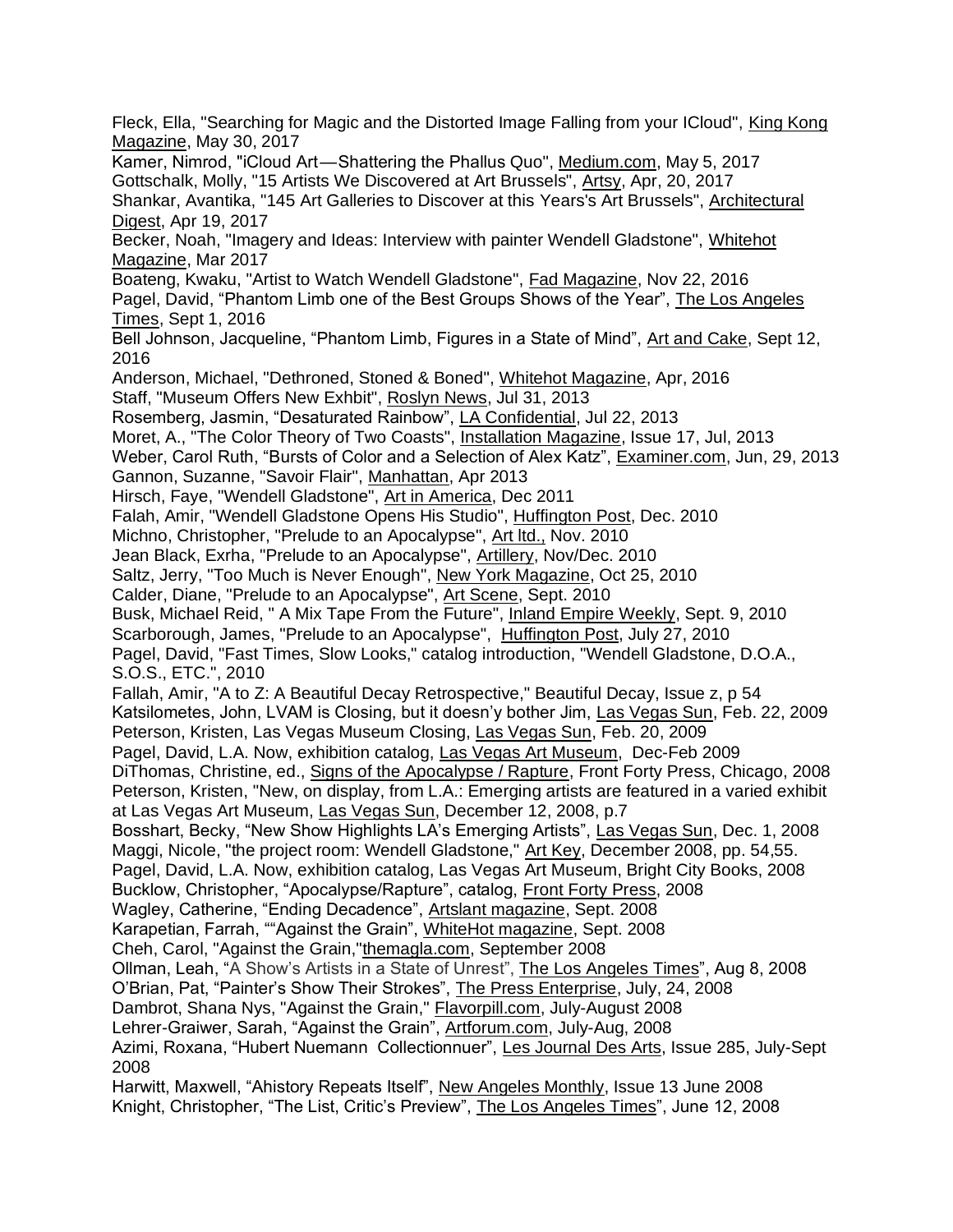Russell, Christopher (curator) "Against the Grain", Los Angeles Contemporary Exhibitions catalog, Los Angeles, June 2008

Harwitt, Maxwell, "Ahistory Repeats Itself," New Angeles Monthly, June 2008, issue #13 Delux, Bertrand, "Occult," Zero, May 15, 2008

Bryan, Meredith, Style, The New York Observer, May 20, 2008

Pesce, Nicole Lyn, Hot List: This Weeks News & To-Do's, New York Daily News, May 19, 2008 Russell, Chris, "LA's "Top 80,"' Artillery, Vol 2 No 4, March/April 2008, pp. 5,22 (with illustration) Harvey, Doug, "Some Paintings, The artists in the third L.A. Weekly Annual Biennial," L.A. Weekly, January 9, 2008

Viveros-Faune, Christian, "Vapid Transit", Village Voice, November, 6, 2007

"Arts + Selects: Failure to Close," The New York Sun, page 14, October 2, 2007

The Incomplete exhibition catalogue, curated by Hubert Neumann and Manon Slome, Chelsea Art Museum, September 29 - January 12, 2007, pp. 5, 35, 42-45

Gerrity, Jeanne, "Wendell Gladstone: Mythological Mosaic," Beautiful Decay Magazine, Issue T, 2007, pp. 44-46.

"Kravets/Wehby Gallery," Fudge, vol. 50 August 2007, p81

Ramspott, Becca, "Wendell Gladstone," Phantasmania Exhibition catalogue curated by

Elizabeth Dunbar, Kemper Museum of Contemporary Art July 1 - August 19, 2007

Thorson, Alice, "Art Review:" 'Phantasmania',' Kansas City Star, June 16, 2007

Pflaum, Nadia, " Art Capsule Reviews: Phantasmania," The Pitch: Kansas City, June 14, 2007 Miles, Christopher. "Wendell Gladstone: New Paintings." Flaunt No. 80, p. 77

Wood, Eve,"Wendell Gladstone, Roberts & Tilton Gallery," Artillery, March 2007, p. 34

Pagel, David. "Restless and Wild Creatures." Los Angeles Times January 19, 2007, p. E22-23 Van Berkeum, Boris, "Nieuwe Wilde," Rails, December 2006/January 2007, p. 13

Thorson, Alice, "Picturing 2007: New Year promises cultural developments in KC's art scene," The Kansas City Star, Dec 28, 2006

Sirmans, Franklin, "Wendell Gladstone: Fact is Fiction," catalogue introduction, Kravets/Wehby Gallery, Roberts & Tilton Gallery, Artspace Witzenhausen, 2006

Gable, Tom, "The Native: Governy, Blastulas, Monsters and Lunch," San Diego Magazine, December, 2005

Berwick, Carly, "Wendell Gladstone: Kravets/Wehby," Artnews, June, 2005

Sicha, Choire, "A Goth Dr. Seuss," New York Times (Arts & Leisure), January 23, 2005 Freeman, Tommy, "Wendell Gladstone," artUS, April-May 2004

"MCA San Diego," Tema Celeste, January/February 2004

Pelzer, Joshua, "Claremont Gets 'Raw,' 'Cooked'," Los Angeles Times, January 9, 2004 Miles, Christopher, "Wendell Gladstone," Artforum, October 2003, p. 178

Pagel, David, "Far Out Tales on a Puppet Scale," Los Angeles Times, June 20, 2003, p. E18 Wood, Eve, "Blood In the Hive: Wendell Gladstone's Dart Utopia," D'Art, 2003

Johnson, Ken, "Wendell Gladstone," New York Times, February 21, 28 and March 7, 2003 Miles, Christopher and Gobel, James, 21 Paintings from LA, exhibition catalogue, 2002

Diabolical Beauty, exhibition catalogue with essays by Jane Callister and Colin Gardner, Santa Barbara Contemporary Arts Forum, 2001

Sirmans, Franklin, "Wendell Gladstone," Time Out New York, December 13-27, 2001

Woodard, Josef, "Mind of the Beholder," City Guide Santa Barbara, December 14, 2001

Finch, Charlies, "My Own Private Biennial," Artnet.com, 12/5/01

Sirmans, Franklin, Time Out New York, February 2000

"New American Talent: The Fifteenth Exhibition," curated by David Pagel, The Jones Center for Contemporary Art, Austin, TX (exhibition catalogue), 1999

Polyester, Summer 1999

Webb, John, "The Exhibitionists," MetroSource, Spring 1999, p. 64-65

Ise, Claudine, "Picks," LA Times, September 2, 1998